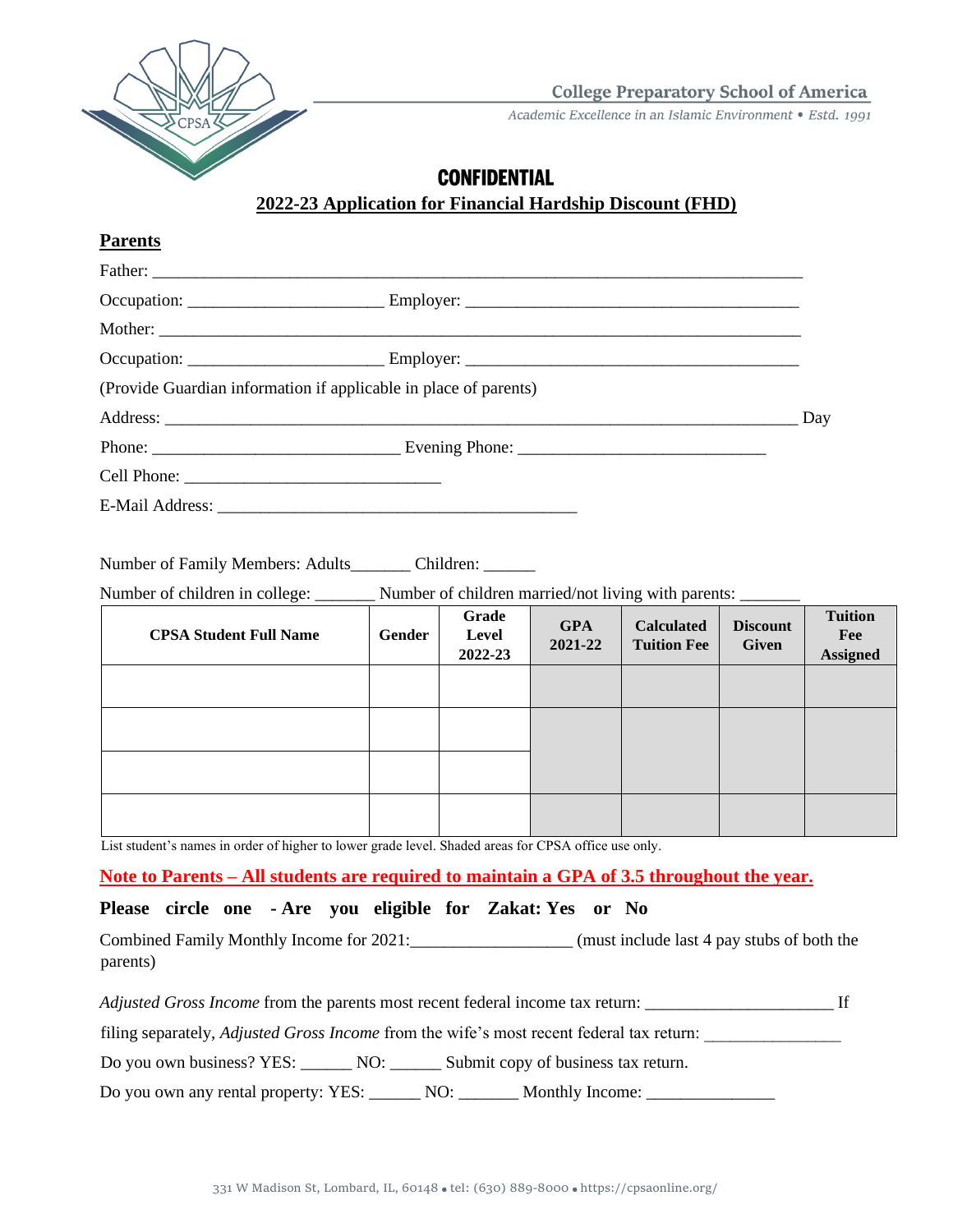## **Other Monthly Income:**

| Tuition Support (Sponsor) anticipated from friends/relatives/employer: \$ |  |  |                                                                                                         |  |  |
|---------------------------------------------------------------------------|--|--|---------------------------------------------------------------------------------------------------------|--|--|
|                                                                           |  |  |                                                                                                         |  |  |
|                                                                           |  |  |                                                                                                         |  |  |
| Assets:<br>Value of cash, savings and checking accounts: \$               |  |  |                                                                                                         |  |  |
| Value of stocks, mutual funds and other investments: \$                   |  |  |                                                                                                         |  |  |
| Value of retirement plan assets: \$                                       |  |  |                                                                                                         |  |  |
| If you own your home, what is the estimated market value: \$              |  |  |                                                                                                         |  |  |
| <b>Average Monthly Expenses:</b>                                          |  |  |                                                                                                         |  |  |
|                                                                           |  |  | Electricity: \$____________Heating/Cooking Gas: \$_____________Groceries: \$___________________________ |  |  |
|                                                                           |  |  | Water: \$_____________________Rent/Mortgage: ____________________Health Insurance: \$______________Car  |  |  |

|                                           | Total Tuition Fees Paid: \$             |  |  |
|-------------------------------------------|-----------------------------------------|--|--|
|                                           | Number of children in $CPSA = Grades$ : |  |  |
| FHD Committee Chairperson Signature/Date: |                                         |  |  |
| FHD Committee Member Signature/Date:      | 2022-23 Discounted Fees per month       |  |  |